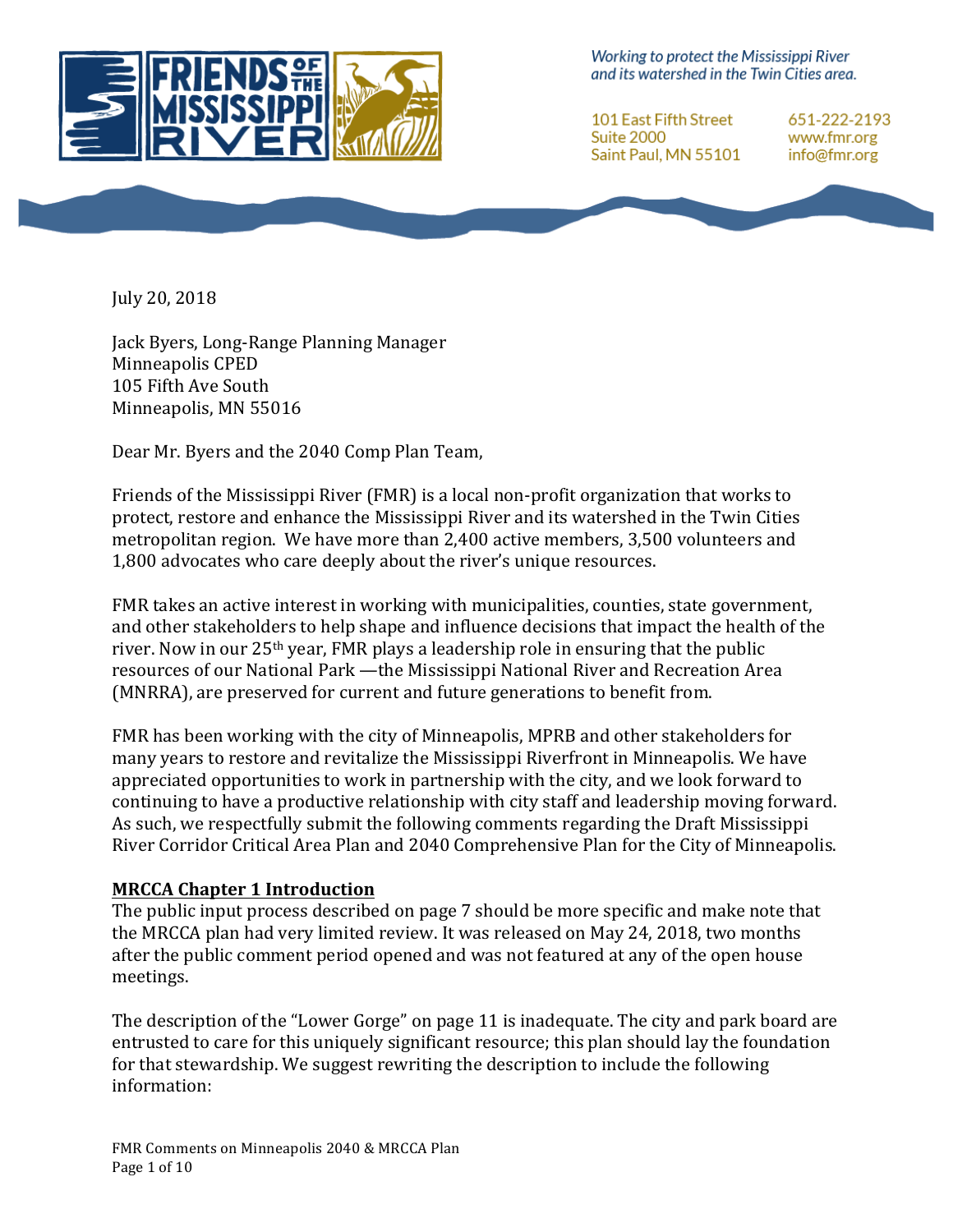- Only gorge on the entire length of the Mississippi, formed by receding waters of St. Anthony Falls
- Historically this stretch had 8 miles of rapids; but it has been fundamentally altered and impounded by three locks and dams for more than a century
- Outstanding scenic qualities unique geography in the heart of the city
- Significant bird and wildlife habitat; migratory corridor
- High quality native vegetation and restored areas
- Limited access to the river via staircases in the gorge and at the rowing clubs
- Actively used for youth paddling programs/opportunities and rowing (Urban Wilderness Canoe Area)
- Bluffs and slopes are highly sensitive to stormwater runoff, erosion and landslides which occur with increasing frequency

# **MRCCA Chapter 2 Districts**

Pages 12-18 provide an overview of the MRCCA districts within Minneapolis and include a reference table with height and setback requirements from the MRCCA rules. The table notes that in the RTC and UM districts: "Greater height may be allowed with a local conditional use permit."

We would like this section to also include a reference to language in the rules about tiering away from the river. Minn Rules 6106.0120 subp 2A. attaches the following requirement to maximum building height allowed in the RTC, UM and UC districts:

"provided tiering of structures away from the Mississippi River and from blufflines is given priority"

This is especially important in the UC district, which relies on underlying zoning for height limits. Tiering of structures in the UC, UM and RTC districts will enhance these highly urbanized sections of the river by matching the built form to the shape and character of the river itself. Walls of buildings right along the river or parkway will cut off neighborhoods from the river and discourage equitable access to this important community amenity.

We recommend using policy language from the 2006 Minneapolis MRCCA plan, which we provide in our comments below on Chapter 10 Policies.

At the bottom of page 18, the plan states:

"The built form of all new and remodeled buildings must be consistent with the guidance of the Built Form Map. The built form districts... are consistent with the MRCCA Districts in the MRCCA."

Although there is some consistency between the Future Built Form Guidance and the MRCCA districts within Minneapolis, there are also some inconsistencies, noted below, that need to be identified in this plan. Furthermore it should be stated that when there are two sets of standards, the more restrictive standard is applied.

Two MRCCA districts have a major inconsistency.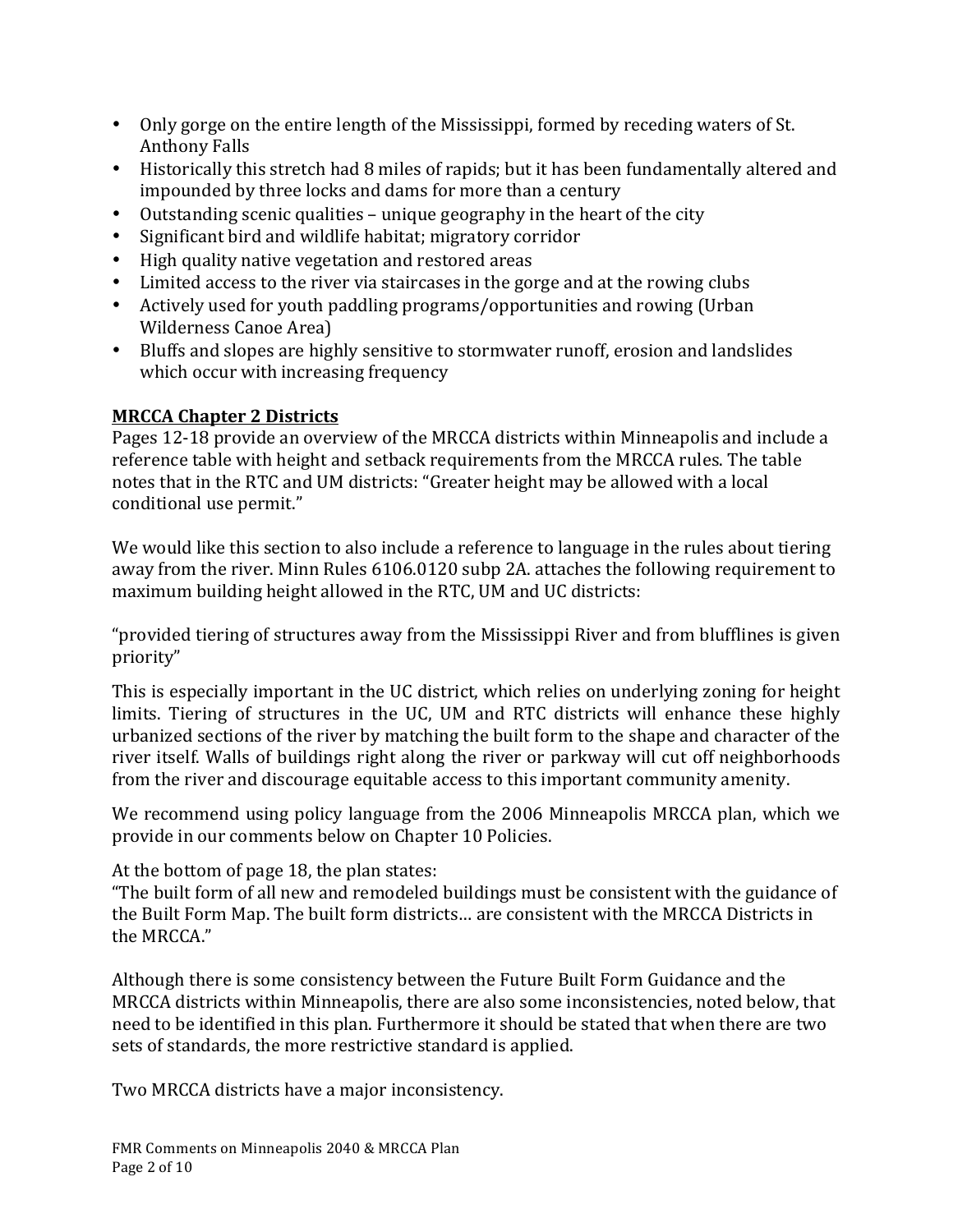Most of the Upper River is within the Corridor  $6$  built form category; buildings up to  $6$ stories. In the MRCCA district scheme, much of this area is within UM - Urban Mixed, with a height limit of 65 feet. Nowadays most 6-story buildings are taller than 65 feet, and as much as 90 feet in some cases. We suggest using the Corridor 4 built form category north of the Plymouth Bridge.

In the Lower Gorge, the MRCCA district RN – River Neighborhood limits heights to 35 feet, but several locations in the Gorge are in the Interior 3 built form category, which allows up to 3 stories. We learned from the Minnehaha Academy proposal that a 3-story building can be more than 50 feet tall. Interior 1 or 2 is a more appropriate built form category for the Gorge south of Franklin. The only exception is right around Lake Street where MRCCA allows heights up to 48 feet, where Interior 3 would be acceptable.

This section should also point out that the built form of all new and remodeled buildings must be consistent with the policies in the MRCCA plan and Minnesota Rules Chapter  $6106$ . The same is true for requests to exceed height limits through a variance or CUP-the findings must be consistent with the MRCCA plan.

# **MRCCA Chapter 3 Primary Conservation Areas**

This section provides good baseline information about the river's important natural and cultural features, but it could be enhanced significantly with additional information. The MWMO has done fairly extensive review (and in many cases repair) of the conditions of the river shoreline, bank and bluffs, and MPRB is conducting natural resource planning for its entire system. Perhaps this section should reference other documents as well as identify additional river resource studies that should be completed in the near term and amended to this plan.

Page 52 of this chapter provides short descriptions of two important PCAs: Gorges and Unstable Soils  $&$  Bedrock. Considering there is only one gorge on the entire length of the Mississippi River, we'd like to see a more robust description of this special area. We provided some ideas in our comments on Chapter 1, but we would be happy to help expand the text of these sections further. This description makes the Gorge sound somewhat inhospitable, and neglects to mention several places where the river flats can be accessed by staircase or roadway.

Landslides due to unstable soils and bedrock present a serious concern for both the resource and public safety. While the county atlas will provide some helpful information, there are additional studies and assessments, such as the DNR's 2016 report: "Historical Landslide Inventory for the Twin Cities Metropolitan Area," C.E. Jennings et al, that could be referenced or used to enhance the information in this plan. Stormwater management at the top of bluffs is a critical factor in causing erosion and also needs to be addressed in this plan. 

### **MRCCA Chapter 4 Public River Corridor Views**

In the introductory paragraph on page  $53$ , the plan states: "Development is not prohibited if it can be seen from the river or is in a view corridor."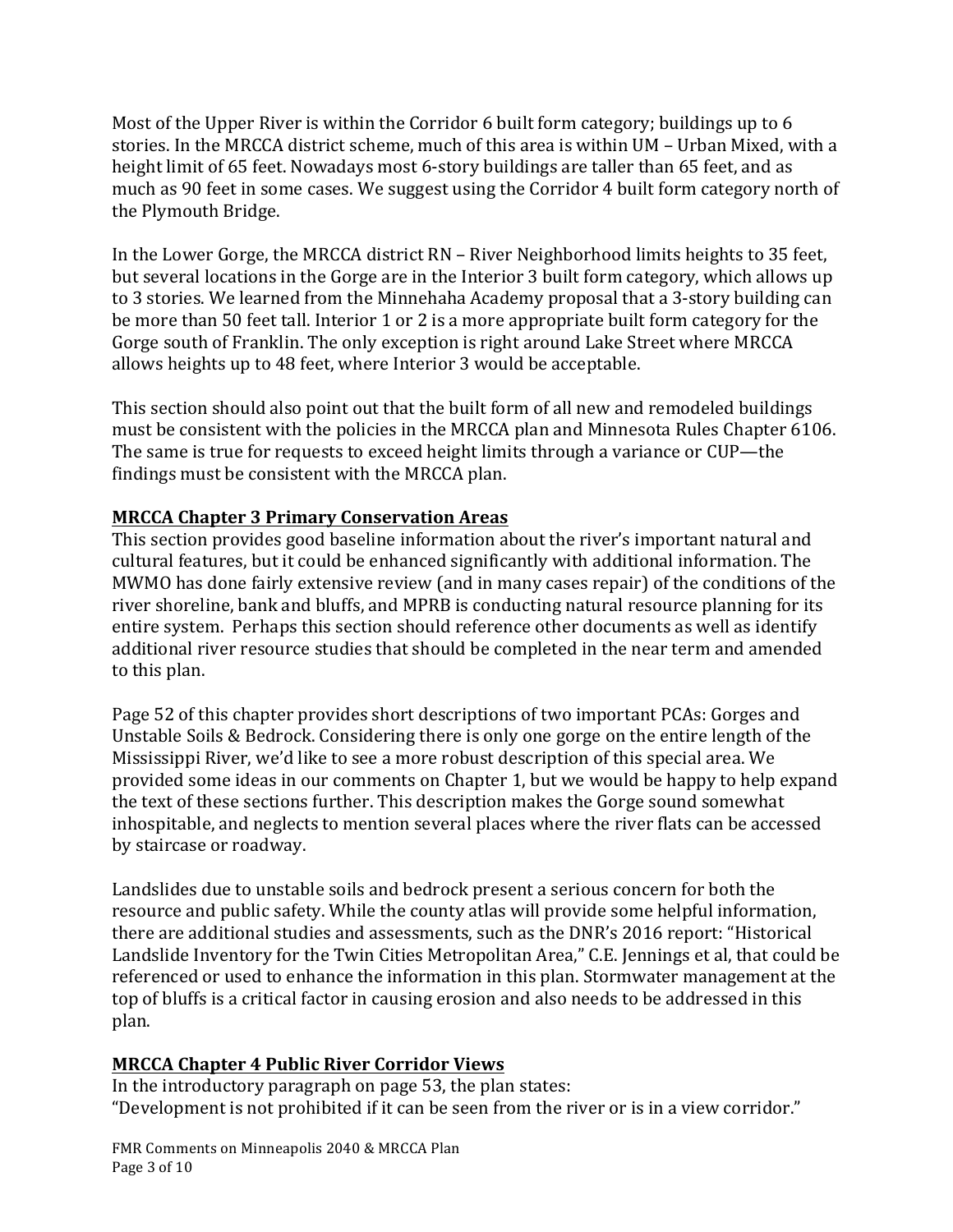We understand that many of the views along the river in Minneapolis are distinctly urban and that current and some future development will be visible from the river. Many views are in fact significant because of visible structures, such as the Stone Arch Bridge or the Minneapolis skyline.

The exception to this is the Gorge downstream of I-94, where views from the river toward the bluffs should continue to be free of visible development. Although the scenic qualities of the river gorge's forested bluffs are mentioned in the plan, not one Public River Corridor View was identified in this plan from the river's edge south of Annie Young Meadow.

We want to ensure the city recognizes the outstanding value of this unique and highly scenic stretch of the river—and that your plan does not make sweeping statements that undermine its protection under the MRCCA rules. Later in this section, we provide suggested policy language to ensure the Gorge retains its visual character.

#### On page 54 the MRCCA plan states:

"There may be other view corridors that individuals deem important or enjoy that may not be able to be included in this plan for various policy reasons."

This is very disappointing as the city did almost nothing to gather public input about which views to include and why. Selection of views is one of the few plan sections for which the city has discretion, so ideas from community members should be welcomed.

FMR has been meeting with Minneapolis residents about the MRCCA plan and asking them to identify additional views they deem important. In particular, community members expressed concerns that almost no views were identified along the river in North Minneapolis, and very few views were identified in the Gorge, especially south of Franklin.

Based on the feedback we've gathered, we recommend that you add the following views to your inventory:

#### **Upper River**

- Views from North Mississippi Regional Park picnic pavilion and along trails,
- Views from Shingle Creek boat launch at  $42<sup>nd</sup>$  Av N
- Views from Upper Harbor Terminal site, at Dowling, plus along proposed riverwalk
- Views from MPRB property, southwest corner of Lowry Bridge
- Views from 26th Avenue Overlook/Pier
- Views from Burlington Northern railroad bridge
- View of Grain Belt from 22<sup>nd</sup> Av N & MPRB headquarters (through Sheridan Park)
- View from Ole Olson Park south to the River Rats show area located south of the Broadway Bridge
- View from future overlook at  $17<sup>th</sup>$  Av N
- Views of and from Hall's Island and Scherer site
- Views from Graco easement
- Gluek Park

FMR Comments on Minneapolis 2040 & MRCCA Plan Page 4 of 10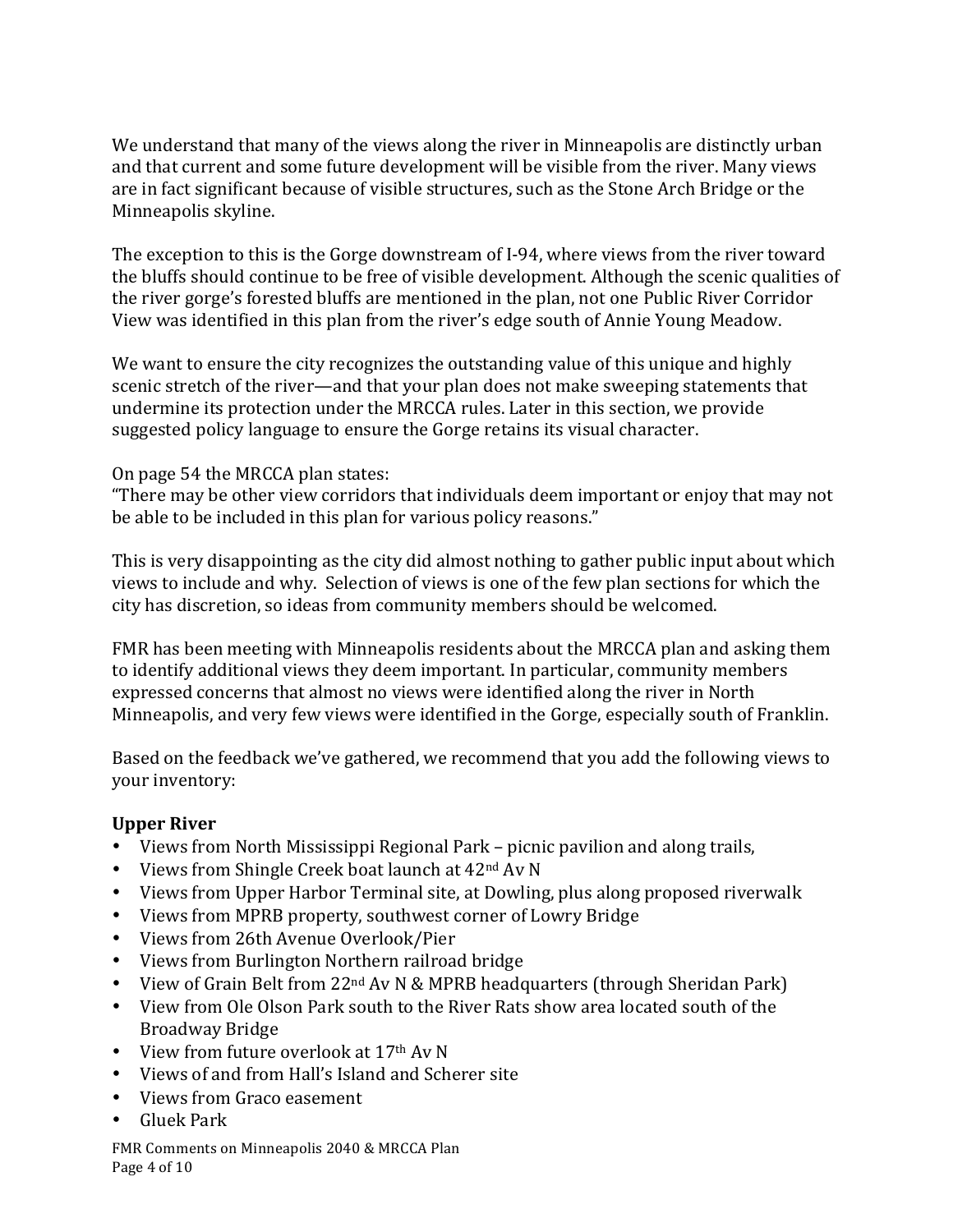### **Central Riverfront**

- Views from privately-owned public parks (e.g. Gold Medal Park)
- Views from Dinkytown Greenway; Bridge 9
- Views of and from Lower Father Hennepin Bluffs Park
- Views of and from the Stone Arch Bridge at the lock end and the park areas below the bridge on each side
- Views feom CenterPoint Energy site; close to the river on the downtown side.
- Views of and from the Third Avenue Bridge
- Views of and from Boom Island/Nicollet Island railroad bridge
- Views of and from the East Channel
- Views of and from old Roundhouse area on Boom Island (between main channel and the little bridge)
- Views of and from the north tip Nicollet Island
- Views from the Guthrie's endless bridge

# **Mississippi Gorge**

- Views of Riverside Park top of bluff and Annie Young Meadow
- View of the bluffs from the sand flats on east side of river (near St. Paul border)
- View of the bluffs from the white sand beach on west side of river at the bottom of the 27<sup>th</sup> Street staircase
- View of the bluffs from the Minneapolis Rowing Club on west side of river below the Lake Street Bridge
- Views of the bluffs from the sand flats on west side of river at the bottom of the  $34<sup>th</sup>$ Street staircase
- Views from Winchell Trail between  $44<sup>th</sup>$  and  $36<sup>th</sup>$  Streets
- Views from Wabun picnic area east side along bluff

### Viewshed Protection in the Gorge

Although we identified several specific viewpoints in the Gorge, we would prefer a blanket approach be used for views from the river towards the bluffs.

The river corridor in Minneapolis is highly scenic, with many points of interest and diverse landscapes to experience by foot, bike and car. And while many of these views are distinctly urban, the views in the Gorge offer an escape from the urban environment. If you are standing at the river's edge, it can feel reminiscent of wilderness far outside the city. Looking up from the river, all you see are bluffs, trees and bridges. Buildings are almost non-existent from this vantage point—and it should stay that way.

Public River Corridor Views are defined in the MRCCA rules as "views toward the river from public parkland, historic properties, and public overlooks, as well as views toward bluffs from the ordinary high water level of the opposite shore, as seen during the summer months."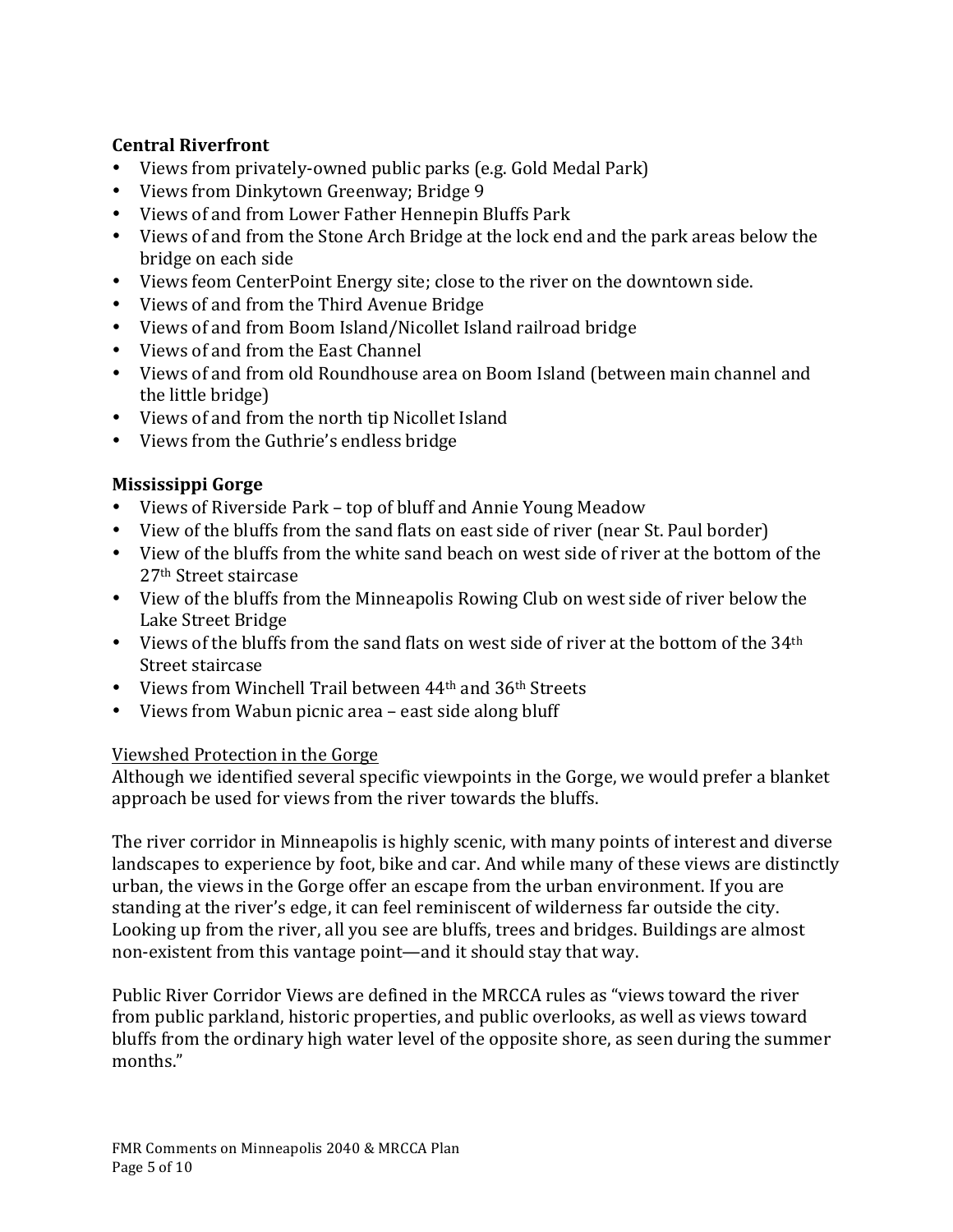There is no question that from the river, the entire gorge is scenic, no matter where you are standing or floating. It is the responsibility of the cities of Minneapolis and St. Paul to properly identify and protect this highly significant viewshed in its entirety.

Corridor development along the gorge should not be too tall. Views from the river to the top of the bluffs should be protected so when you look up from a boat you don't see buildings sticking up above the trees. Please preserve the unique scenic qualities of the gorge for all to enjoy.

Downstream from I-94, the entire stretch of the gorge should be identified as a "Public River Corridor View." We recommend the following language be included in your inventory of Public River Corridor Views:

*From the I-94 bridge to the southern city limits, the Bluffs of the Mississippi River Gorge* should be protected from development that is visible from the shoreline. From this vantage *point, structures atop the bluff should not be readily visible above the tree tops as seen during* the summer months. The exception to this is views of the University of Minnesota and downtown skyline, which come into view upstream of Lake Street.

### **MRCCA Chapter 5 Restoration Priorities**

There are a few places where the maps of significant vegetation and restoration opportunities could be expanded, based upon approved plans and recent restoration work that FMR is involved with.

Ole Olson Park Land between the river and trail has been restored to native prairie that is not identified.

### Nicollet Island

Woodland restoration work is underway that includes the undeveloped two acres at the north end of the island (adjacent to homes on Island Ave) Prairie restoration is underway at land across from the DeLaSalle football field (bounded by the railroad tracks, the east channel,  $1<sup>st</sup>$  Ave N and East Island Ave)

Something that is not captured well in this plan is the opportunity to replace invasive species with native vegetation. Restoration opportunities tend to focus on returning natural vegetation to areas without it, which is extremely important for the health of the river corridor, but it leaves out the many opportunities to conduct restoration in the areas that are mapped as "existing significant vegetation."

Since mapping this would be complicated and confusing, we have suggested adding some policy language to ensure that restoring native species is a priority as well as restoring vegetation to eroded/exposed areas. MPRB is in the process of developing a natural resource inventory and management plan for all the system's natural areas and restoration priorities, and this document could provide additional information or be incorporated by reference.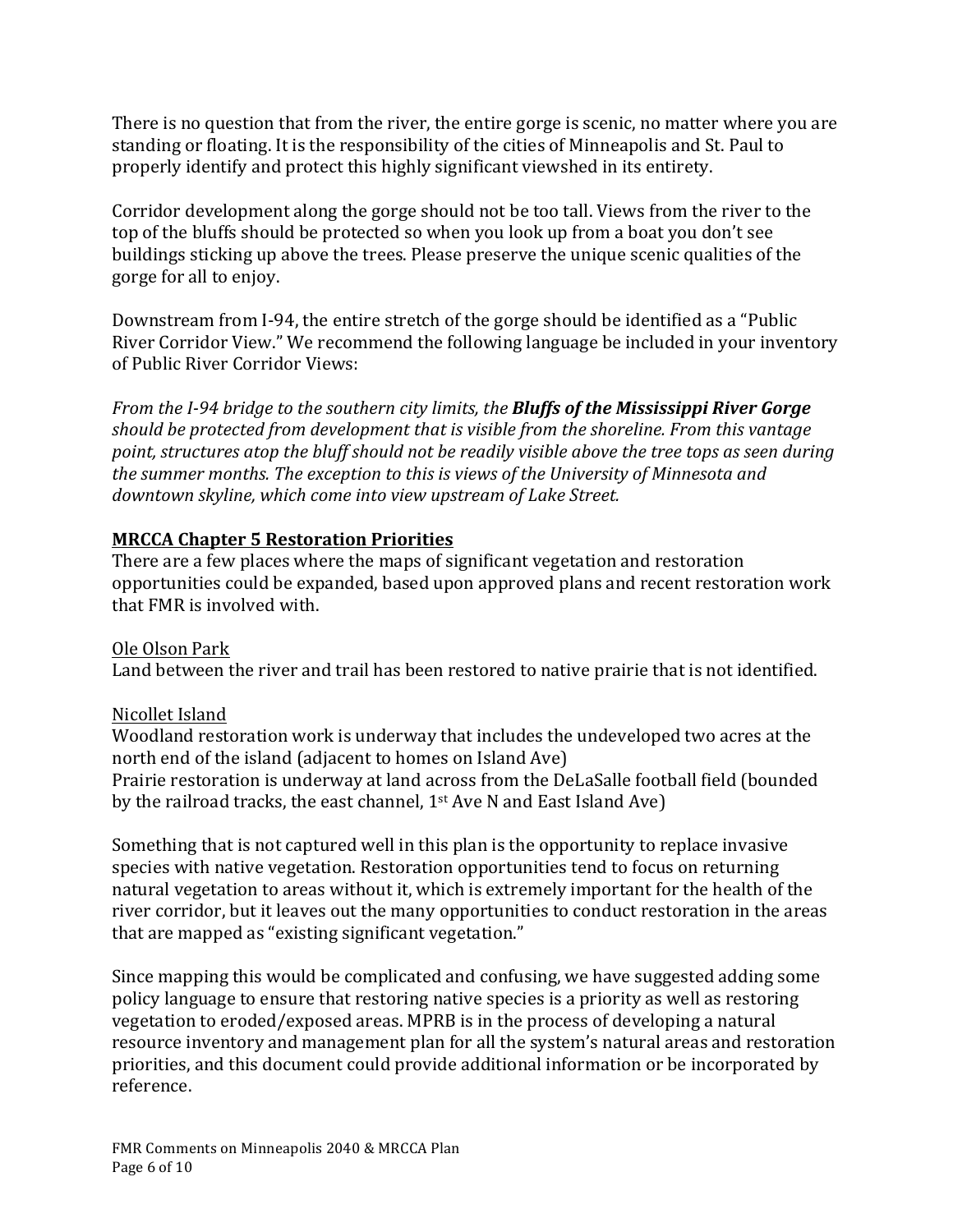The plan includes one example of a section of riverbank in need of restoration along the east bank across from Nicollet Island. We found it odd that this was the only section included, when there are numerous opportunities that were not included.

The Mississippi Watershed Management Organization (MWMO) has done extensive study of the condition of the riverbank and could provide additional examples. We recommend that you consult with them and expand the specific opportunities listed within the MRCCA plan.

# **MRCCA Chapter 6 Open Space and Recreational Facilities**

Minneapolis has a long tradition of wonderful open space and passive recreation opportunities along its waterways, and the vision of continuous parks and trails on both sides of the Mississippi River throughout Minneapolis is gradually becoming a reality!

For more than two decades, FMR has worked closely with the city, MPRB and the broader community of stakeholders to help shape and support riverfront park planning, development and stewardship, and we are grateful for the progress that has and will be made. That said, we have several comments about how to improve this section.

The narrative on pages 74-75 could be expanded significantly. As written, this section is focused on describing recent and current master plan update processes, and it provides limited information about the parks themselves.

It's not clear how much input MPRB planners have had in the development of this chapter, but it would be beneficial to get a more detailed summary of each regional park from them. Some things that should be included in these summaries are:

- Number of existing and planned acres
- Identification of planned infrastructure repairs/capital improvement
- Plans for new or expanded park development such as trails, picnic shelters, parking lots, etc.
- Details about projects that will require special permits, such as island building, trail bridges, etc.
- Description of significant natural areas, native plant communities; recently planned, ongoing or completed restoration
- Overview of historical significance of parks and park amenities
- Information about threatened or endangered species, if available

North Mississippi Regional Park should be added to the narrative and made more explicit in the Upper River maps.

The Central Mississippi Riverfront Regional Park Master Plan was approved by the Met Council on August 30, 2016.

We recommend adding the fact that a significant portion of the Mississippi Gorge Regional Park is in St. Paul, and Minneapolis and St. Paul will coordinate efforts to manage park resources in the Gorge.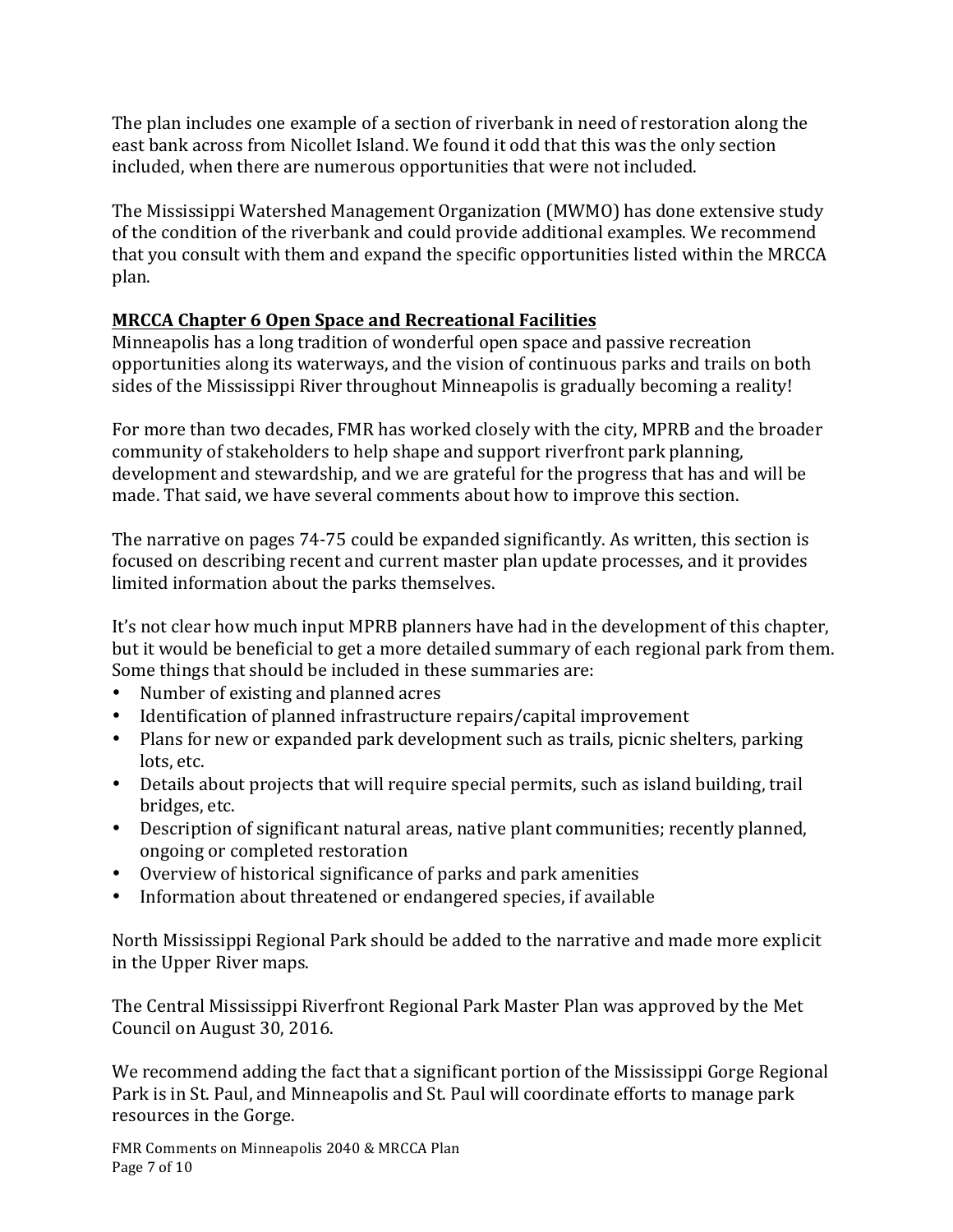#### Maps on pages 76-80

The Upper River map on page 76 is missing existing parkland on both sides of the river between Plymouth and the BN Bridge.

The proposed park boundary/study area maps on pages 79-80 are difficult to read due to similar colors. It's hard to see exactly where the shoreline is and where park does not yet exist within the boundary. Please delineate this information with more contrasting colors.

There appears to be some discrepancies between these maps and the areas guided for parks on the 2040 built form and land use maps. All of the land within the Above the Falls regional park boundary is guided for park on both the 2040 maps, including land that is yet to be acquired on both sides of the river. And by the way, we think this is awesome!

This not true for the Central Riverfront regional park boundary - several key riverfront locations within the existing or proposed new boundary were not guided for park, including a portion of the Star Tribune property at Plymouth, the CenterPoint site on West River Parkway Av S, property owned by the U of M, and others between the Stone Arch Bridge and Dinkytown.

Minneapolis has a great tradition of parks and parkways along our waterways with private development across the road from the park. This development pattern ensures more equitable access to the river, which belongs to everyone.

All of the land within the existing and proposed new Central Riverfront Regional Park boundary should be guided for park in the 2040 Land Use and Built Form Maps. Buildings should not be located between the parkway and the river, as that will privatize the riverfront for generations.

Specifically, riverfront land from  $6<sup>th</sup>$  Av SE to 14<sup>th</sup> Av SE is needed to complete the missing park and trail link from the Stone Arch Bridge to the U of M campus. It should not be guided for 4-6 story buildings.

Public parkland along the river and bluff from  $11<sup>th</sup>$  Av S to 35W would provide a seamless connection between the Central Riverfront and Mississippi Gorge regional parks. It should not be guided for 20-story buildings – they would wall off the river! We strenuously object to private development riverward of the parkway.

### **MRCCA Chapter 7 Transportation and Public Utilities**

We appreciate that the plan that discourages new river crossings and the preservation of historic crossings.

### **MRCCA Chapter 8 Surface Water and Water Oriented Uses**

A map should be added to this section that identifies existing and planned water trails, boat launches (motorized and non-motorized boats) and other boat facilities.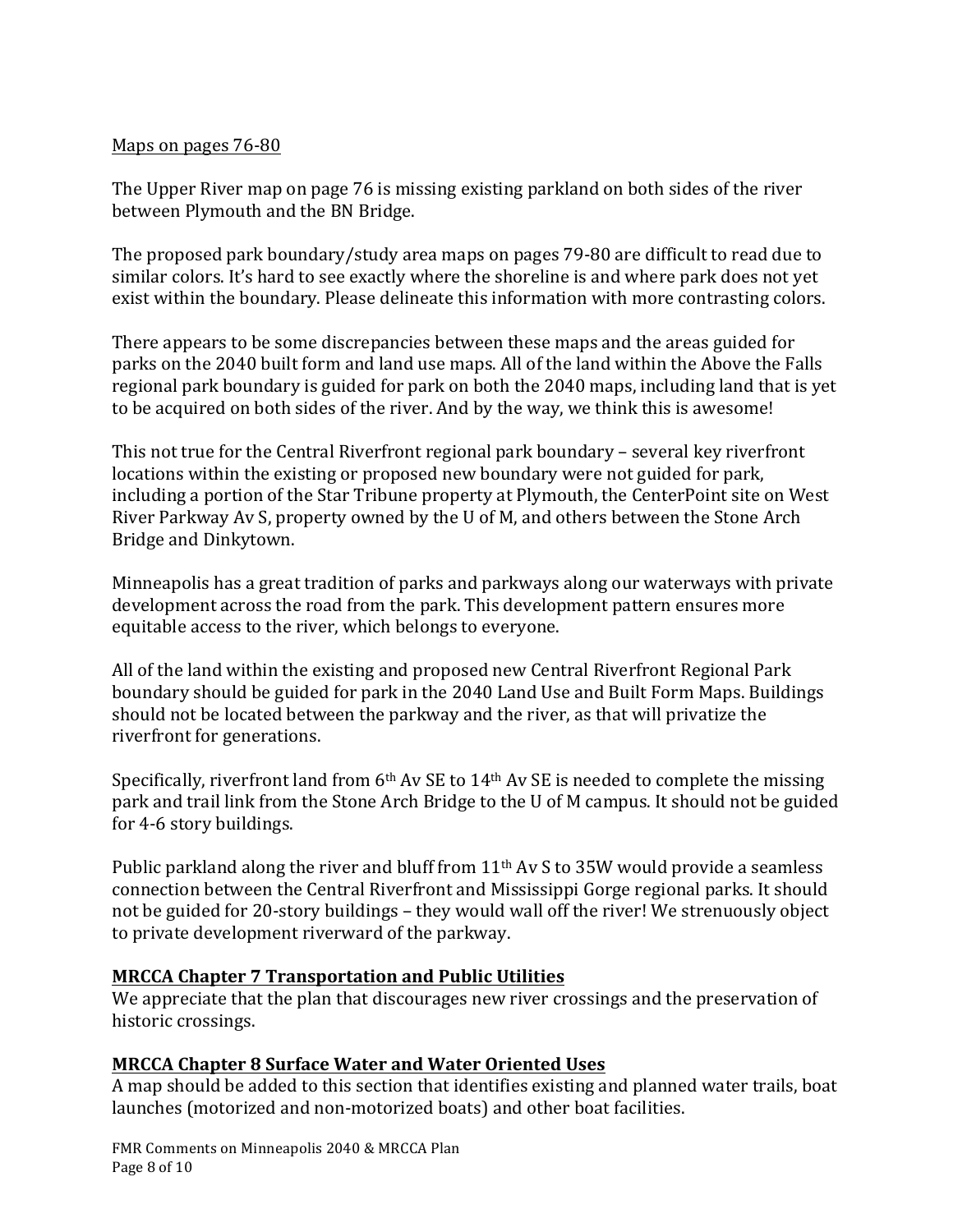# **MRCCA Chapters 9, 10, 11 Opportunities, Policies and Implementation**

We suggest the following additional policies be included:

In general, structures within the Critical Area should be shorter when located closer to the river. Taller structures are possible within the Critical Area as distance from the river increases or measures are taken to provide some level of screening, buffering and/or enhancement of views of and from the river. *(2006 Minneapolis MRCCA Plan, Section III. B-6. Building Height)*

Work with MPRB and other natural resource organizations to encourage and support restoration of native plant communities, use of native plants for landscaping and preservation of large beneficial tree species within the corridor.

Work with MPRB and property owners/developers to encourage and support the timely acquisition of riverfront land within the Above the Falls and Central Riverfront Regional Park boundaries.

Minneapolis should set a goal to update their MRCCA ordinance in 2019. The existing ordinance is extremely weak, inadequate, and out of compliance with both past and present versions of state MRCCA law. It will take the city some time to update the zoning code per the 2040 Comprehensive Plan. The MRCCA ordinance update should proceed before the full zoning code overhaul takes place – protecting the river need not and should not be delayed.

### **Minneapolis's 2040 Comprehensive Plan Land Use Maps and Built Form Maps**

In addition to the comments provided above on the draft Minneapolis MRCCA Plan, we have the following additional comments on the 2040 Comprehensive Plan Land Use Maps and Built Form maps.

- FMR appreciates that parkland was included along the Mississippi riverfront throughout the Above the Falls area (Plymouth Avenue N to Minneapolis's northern border).
- It does not appear that the property recommended to be added within the regional park boundary in the 2016 Central Riverfront Regional Park Master Plan is included as "Parks & Open Space" in the 2040 Comprehensive Plan Built Form Maps or the Land Use Maps. Please make sure that the 2040 Comprehensive Plan maps are consistent with the future regional park boundary shown in Figure 45 of the 2016 Central Riverfront Regional Park Master Plan.
- FMR appreciates the addition of the Min-Hi Line on the "Parks" built form map. We'd encourage a similar designation for the Great Northern Greenway connecting Theodore Wirth Park to the Diagonal Trail across North and Northeast Minneapolis and the Mississippi River.